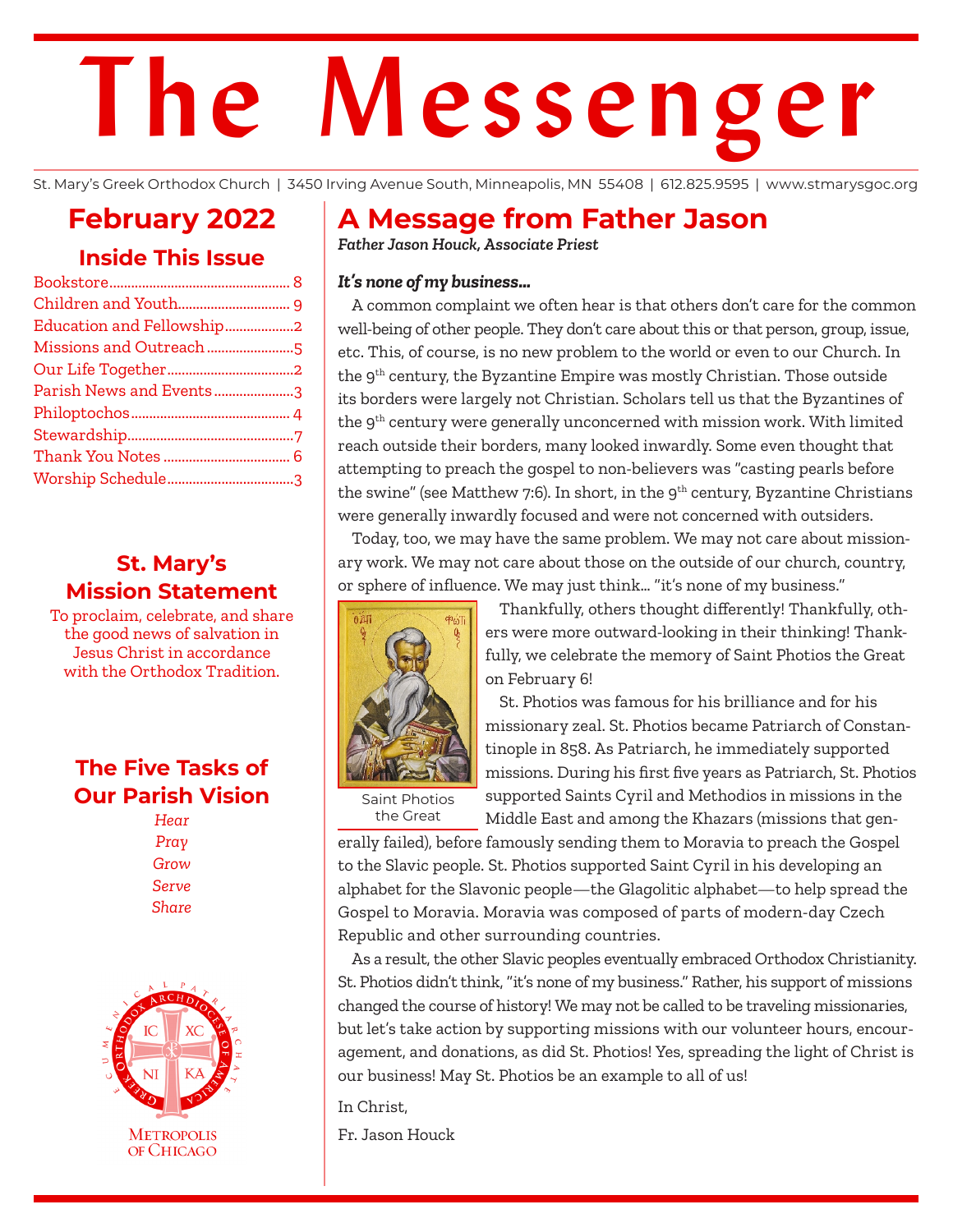# **Our Life Together**

#### **Deaths**

*Samir Saleh* December 1, 2021

*Katina Kondile* December 28, 2021 *May their memories be eternal.*



#### **Share YourShelf**

February's recipient of Share Your-Shelf contributions is Simpson Food Pantry.

*Sunday, February 6* Canned meals (large cans) *(e.g. chili, pork and beans)*

*Sunday, February 13* Potatoes – boxed, canned, or instant

*Sunday, February 24* Pancake mix and syrup

*Sunday, February 27* Hygiene items

He who gives when he is asked has waited too long. —*Seneca* 

# **Education • Fellowship • Worship**

### **Fellowship and Study Groups**

*Intercessory Prayer*

Wednesdays, February 9 and 23 10:30 a.m., Nave Chapel

#### *Men's Fellowship*

Friday, February 4: *Exodus* Friday, February 18: *Psalm 13* 7:00 a.m., Fireside Room

*Saturday Bible Study*

Every Saturday 9:00 a.m., Lecture Room

*Women's Bible Study* Wednesdays, February 9 and 23 11:00 a.m., Fireside Room



#### **Weekend Schedule** *Saturday*

Great Vespers – 5:00 p.m.

*Sunday (live-streamed)* Orthros – 8:30 a.m. Divine Liturgy – 9:30 a.m.

### **Weekday Schedule**

*Tuesday, February 1 Eve of Presentation* Great Vespers – 6:00 p.m.

*Wednesday, February 2 Presentation of Our Lord* Orthros – 8:30 a.m. Divine Liturgy – 9:30 a.m.

*Thursday, February 10 Saint Haralambos* Orthros – 8:30 a.m. Divine Liturgy – 9:30 a.m.

*Thursday, February 17 Saint Theodore the Tyro* Orthros – 8:30 a.m. Divine Liturgy – 9:30 a.m.

*Saturday, February 26 First Saturday of Souls* Orthros – 9:00 a.m. Divine Liturgy – 10:00 a.m.

#### **St. Mary's Church Staff**

**Priest** Fr. Timothy Sas

**Associate Priest** Fr. Jason Houck

**Attached Priest** Fr. John Kostas

**Deacon** Deacon Paul Kalina

**Administrator** Julie Moricz

**Parishioner Support Communications** David Mertesdorf

**Ministry Support** Doria Saros

**Youth Director** Jonathan Klein

**Facilities Coordinator** Bob Yang

**Music Director** Thespina Macres

**Organist** Mark Macres

**St. Mary's Parish Council President** William M. Hoeft

―

**Vice President** John Beauchamp

**Secretary** Maria Smith

**Treasurer** Thomas Hainlin

#### **Members**

Daniel Buss Ina Dunham Sam Hanna Nicholas Legeros Cristina Nicklow Jeannie Possis Dean Psyhogios Andrew Twito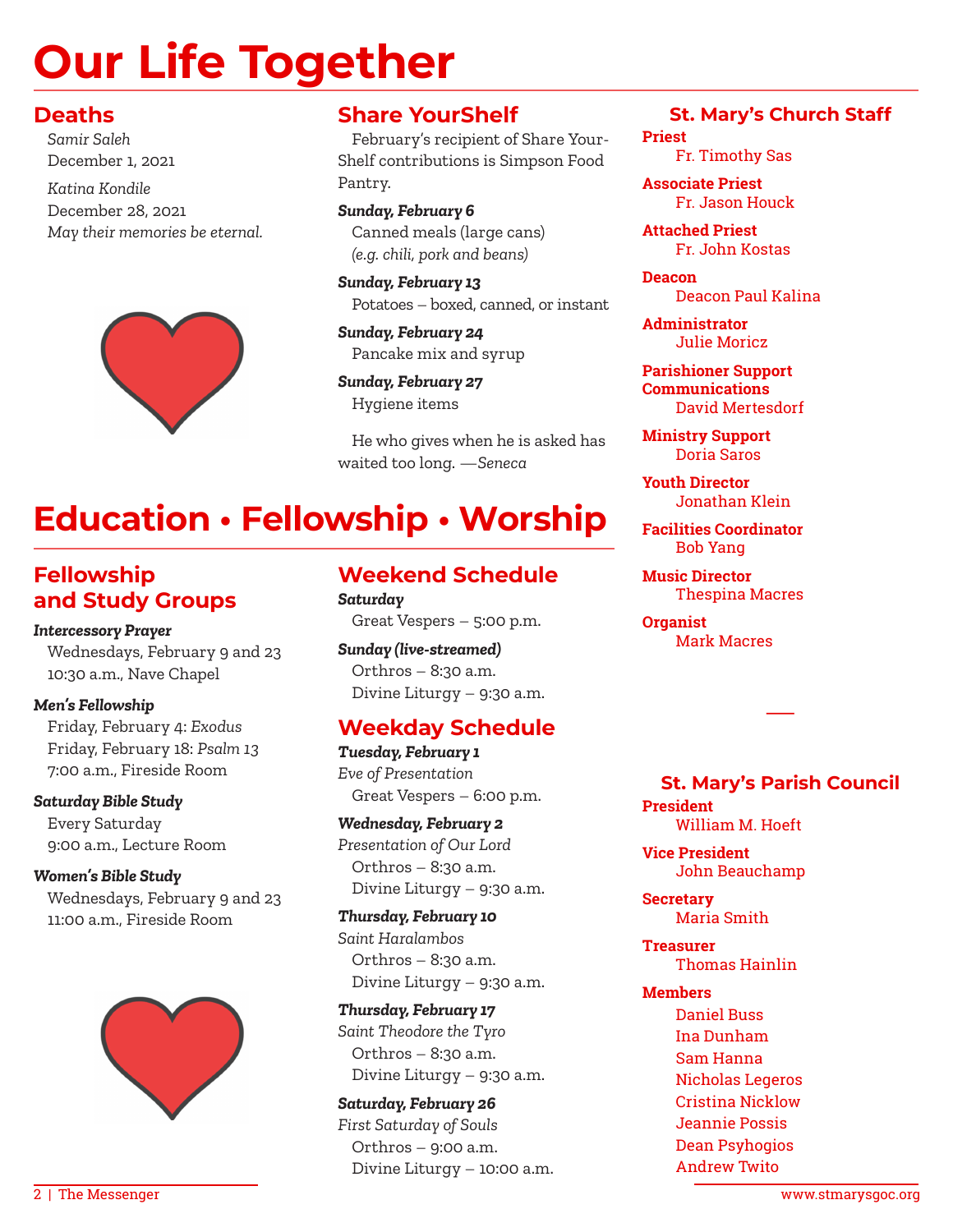# **Parish News & Events**

#### **House Blessings**

During January and February, Fr. Tim and Fr. Jason are conducting house blessings. To schedule a blessing, please contact the Church Office: stmarysgoc@stmarysgoc.org or call 612.825.9595.

It is also within our Orthodox tradition for laypeople to bless their own homes with bottled Holy Water, as it states in the Great Blessing of the Waters service: "For those who are sprinkled with it and take it for the blessing of homes; let us pray to the Lord."

### **Godparent Sunday**

#### *Sunday, February 13*

Godparent Sunday is February 13! We invite godparents to join their godchildren during Liturgy and receive Holy Communion together. Godchildren: invite your godparents to join you in your Church School class. Paper invitations will be available in class for children to send out and a digital invitation will also be sent to families to forward to godparents. If your godparent is unable to attend you may ask a special adult to join you this day at church. Contact *Dena Tortorelis,* Church School director, with questions: churchschool@stmarysgoc.org

#### **Coffee Hour Hosts Needed**

#### *Sundays, February 6, 20, 27*

Do you enjoy the after-Liturgy social time? How about taking a Sunday to host? It's not a huge responsibility, but one that is well worth it! Anyone can do it. If you would like to host, or want to find out more about hosting, contact the Church Office. We have a step-by-step sheet available that will guide you through the process from set up through clean up.

### **Thank You...**

The clergy and staff of St. Mary's wish to thank everyone who remembered them with prayers, thoughts, cards, and gifts during this past holiday season, as well as throughout the year. Your thoughtfulness is so much appreciated!



# **Helping Those around the Globe**

In October during our Annual Missions Breakfast, close to 75 parishioners learned about the Orthodox Church in Kenya from Bishop Neofitos, the first bishop of the Diocese of Nyeri and Mount Kenya.

A graduate of Holy Cross, and a classmate of our own Fr. Jason, Bishop Neofitos is no stranger to the Twin Cities having visited us in the past also participating in St. Mary's Summer Camp.

Our parishioners, after learning of the many projects and good works happening in Kenya, raised over \$12,000. If we recall the parable of the talents in the Gospel of Matthew, several servants were able to increase their

talents and heard the glorious words *"Well done, good and faithful servant; you have been faithful over a little, I will set you over much; enter into the joy of your master."*

Since we understand the talent included in the parable to be a sum of money, we are pleased to announce that the contributions of our own faithful were doubled by a year-end donation from the St. Mary's Foundation.

It was indeed a joyous day when St. Mary's was able to **send \$24,700 to the Church in Kenya.** We are truly blessed and thank everyone who contributed. "For to everyone who has, more will be given, and he will have abundance."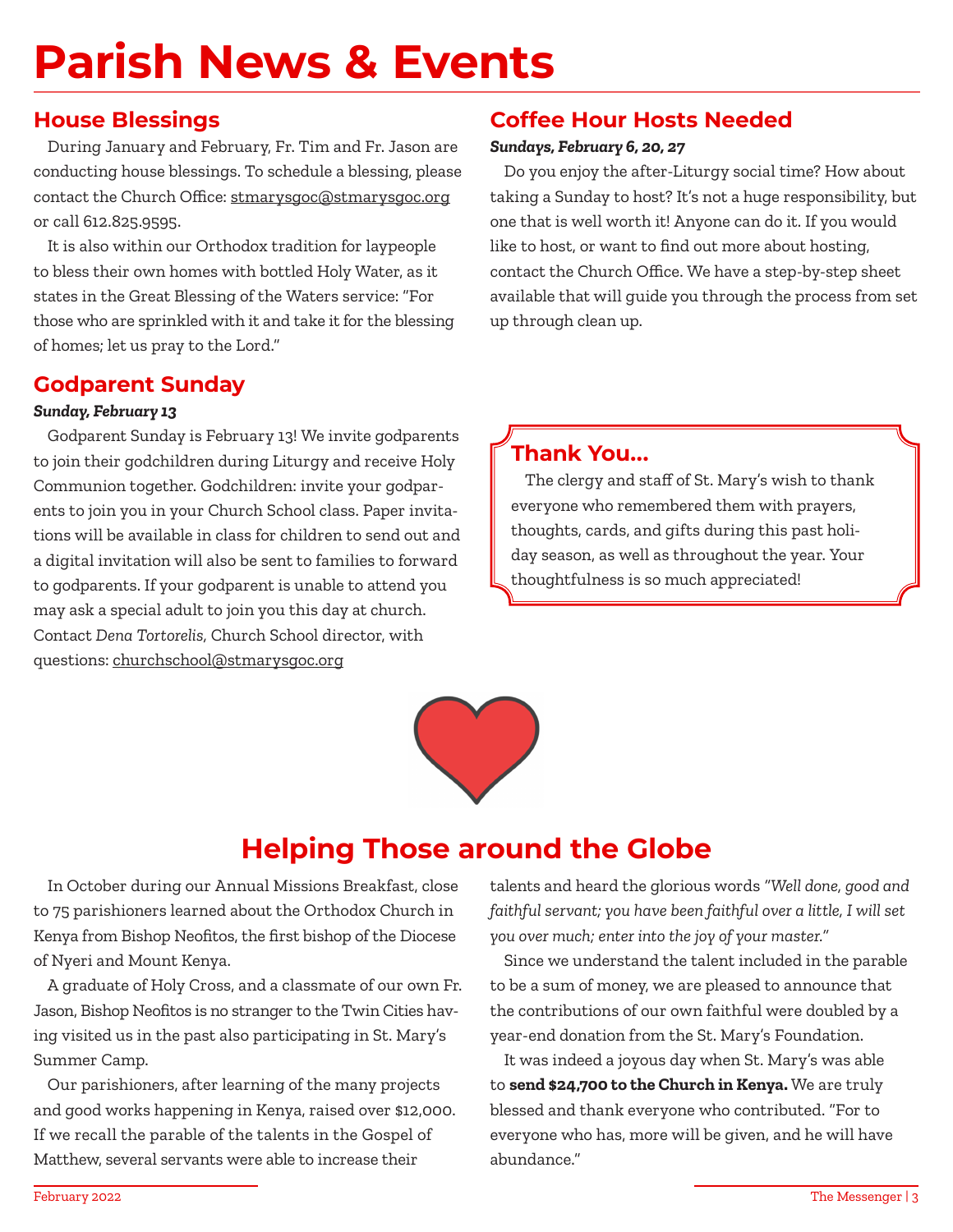# **Philoptochos**



#### *Philoptochos friends share the best of their faith.*

#### **Membership Drive Has Started**

Our annual membership drive has started. Letters from the Membership

Committee have been sent out to all women in the parish. Watch for more details on the upcoming events for the membership drive which will conclude at the end of March.

#### **Women's Book Club Discussion**

#### *Thursday, February 3, 7:00-8:30 p.m.*



Don't miss the next Book Club Discussion on Thursday, February 3! The location will be determined closer to the date. The book this month is *Toolkit for Spiritual Growth: A Practical Guide to Prayer, Fasting, and Almsgiving* by Father Evan Armatas and is available for purchase

in the church bookstore.

The next book club discussion takes place on Thursday, April 7. The book will be *Philokalia* by Father Anthony Coniaris. The book is available in the church bookstore.



# **Sweet Sunday/Membership Drive**

#### *Sunday, February 13*

Please plan to support our annual Membership Drive by signing up to bring a sweet treat, breads, fruit, nuts, etc. To help with this event, watch for the signup sheets at the Philoptochos table on Sundays.



#### **Philoptochos General Meeting** *Sunday, February 27*

Join us for our monthly meeting on Sunday, February 27, 11:30 a.m., in the Terrace Room. We will have a brief program along with treats.

#### **Thank You!**

#### *...to Toni Bazakos for chairing the baking of 225 loaves of Vasilopita, and for all her helpers*

Jamie Amacci, Giannoula Bakritzes, Sofia Johnson,

Tina Menter, and Carrie Petrou

We are grateful to all who helped sell bread on Sundays and to all who purchased a loaf (or two!).

#### *...to the team of people who worked at the December 4 and 5 Greek Bake Sale and Boutique*

Cathy Forchas, Vicki Hanson, Paulette Hastings, Jayne Klatt, Mary Kleve, Connie Kouzes, and Joanna Morgan, plus everyone who supported the event through bake sale packaging, promoting the event, and buying merchandise.

#### *..to our Christmas Liturgy Social Hour Hosts*

George, Andrew, and Gilbert Atsidakos, Jimmy Geogleris, and George and Connie Kouzes

#### *...to the Vasilopita slicers (and other chore completers!)*

Erline Holman, Fifi Kafkas, Mary Kafkas, Connie Kouzes, Annette Legeros, Cathy Selin, Roxanne Muchulas, Barbara Nichols, and Elaine Smith.

\* Please watch for updates on events or needs in the weekly bulletin, web page, and at our table on Sundays.



*Time spent with Philoptochos will change your life for the better.* 

*In Christ, Wishing you a warm winter in your hearts.*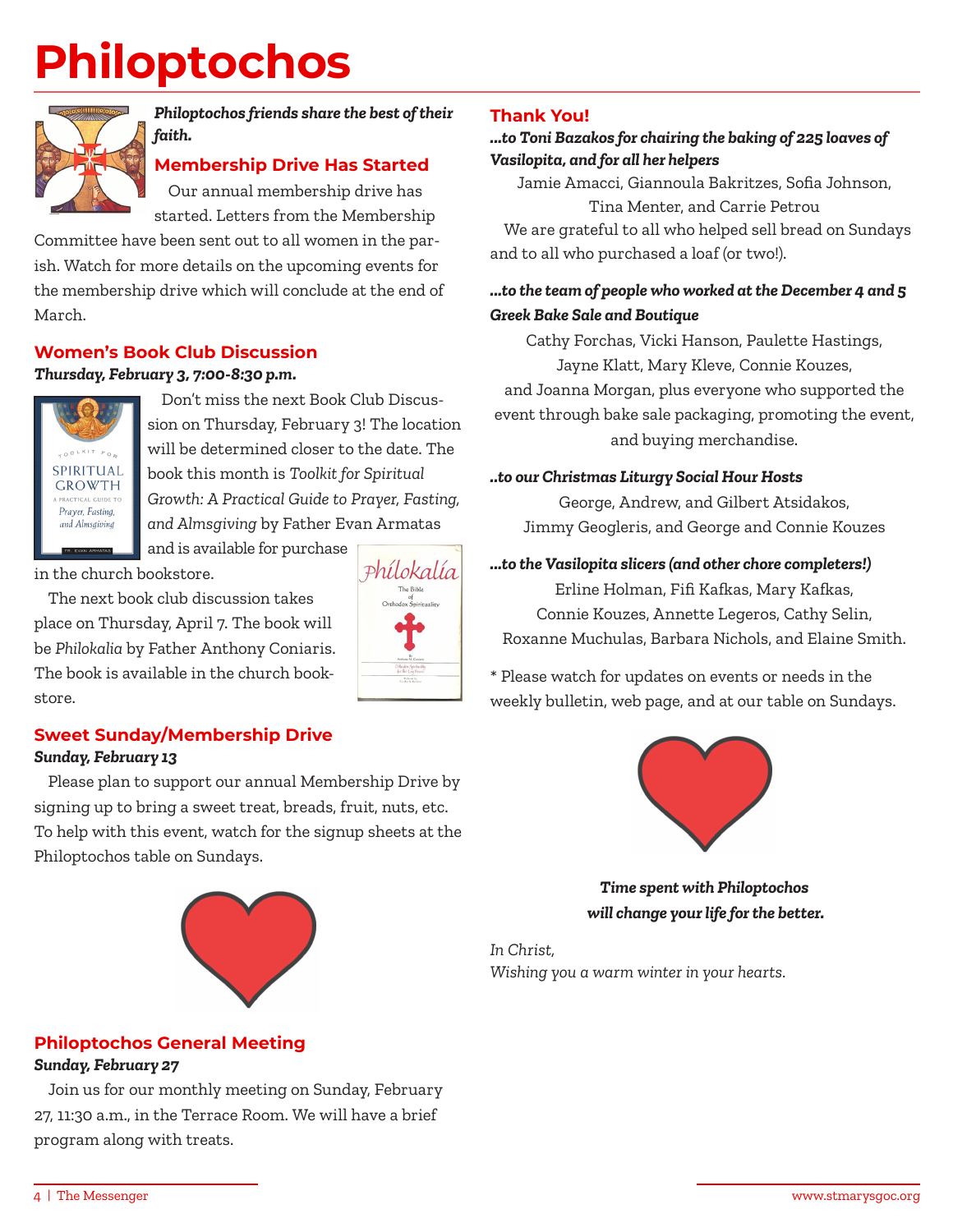# **Mission & Outreach**

#### **Saint Mary's Generosity in Missions and Outreach**

How would you describe 2021 and January and February 2022? What do you tell others about St. Mary's during times such as these?

Here are suggestions or examples to help tell the story of St. Mary's,



Those with a heart for missions gathered again this past October. We had a Missions Sunday luncheon by zoom with Bishop Neofitos, of Nyeri and Mount Kenya. Bishop Neofitos showed joys and chal-

lenges of St. Barnabas Orthodox Orphanage and school and the rewards in supporting the basic needs of those in the orphanage's care. We heard about improvements that are needed. We might think that thousands of dollars are needed to dig and operate a well that is dedicated to the orphanage. While they have few funds, the funds they receive accomplish much good. St. Mary's annual Missions giving luncheon allowed our Parish to contribute to their

#### need. These actions are your generosity to missions.



Our volunteers have donated the time to pack over 100,000 meals since 2019. Many of you ask "when will we do this again?" In December 2021, 20,000 breakfast meals



were packed for food shelves, such as Joyce Uptown, Simpson House, and Every Meal. Every Meal supports children who experience hunger through

hundreds of schools in the Metropolitan area including nearby Wisconsin. School staff quietly place meals in the student's backpacks.

We look forward to this year. St. Mary's visitors and converts often comment that they are drawn to St. Mary's for many reasons. Among those reasons is St. Mary's long-standing dedication to Missions. It is 2022. Look for updates from Missions and Outreach throughout the year.

# **We Offer These Gifts to Your Glory**

We read in Psalm 112 – "It is well with the one who deals generously and lends, who conducts his affairs with justice. . . . He has distributed freely, he has given to the poor; his righteousness endures forever."

It is through this prism – with a steady heart, "trusting in the Lord" that the Parish Council approved to disburse over \$90,000 in charitable contributions during our last fiscal year.

While much of our giving is done at the end of the year, in conjunction with the tradition of giving gifts during Christmas, St. Mary's continues to provide needed funds and philanthropic support to organizations and activities throughout the year.

We are grateful to the St. Mary's Foundation Board who review all requests and bring forward opportunities, and grateful to our leaders who in 1979 had the foresight to begin the Foundation "to provide a perpetual source of spiritual and financial strength for our church."

At the end of each Divine Liturgy our clergy read the

beautiful Stewardship Prayer, and we are blessed with the opportunity to put those words – "that we may always be faithful stewards, continuing to share the gifts you have given us" – into action so our Lord's "name be glorified forever. Amen."

#### *Foundation Donations*

\$21,700 - Faithtree Resources

\$10,000 each - Joyce Food Shelf and FOCUS Minnesota \$5,000 each - IOCC, Simpson Food Pantry,

St. Stephen's Housing Services, Salvation Army

\$3,000 - OCF Mentoring Program

\$3,000 - Hellenic College Holy Cross

\$2,000 each - Minneapolis Police Foundation, Take Heart

\$1,500 each - Metro Hope and Philoxenia Charities

\$1,000 each - OCMC, Groveland Food Shelf, CES,

Mustard Seed Fund, St Iakovos Retreat Center \$ 500 each - Every Meal

Ronald McDonald House Charities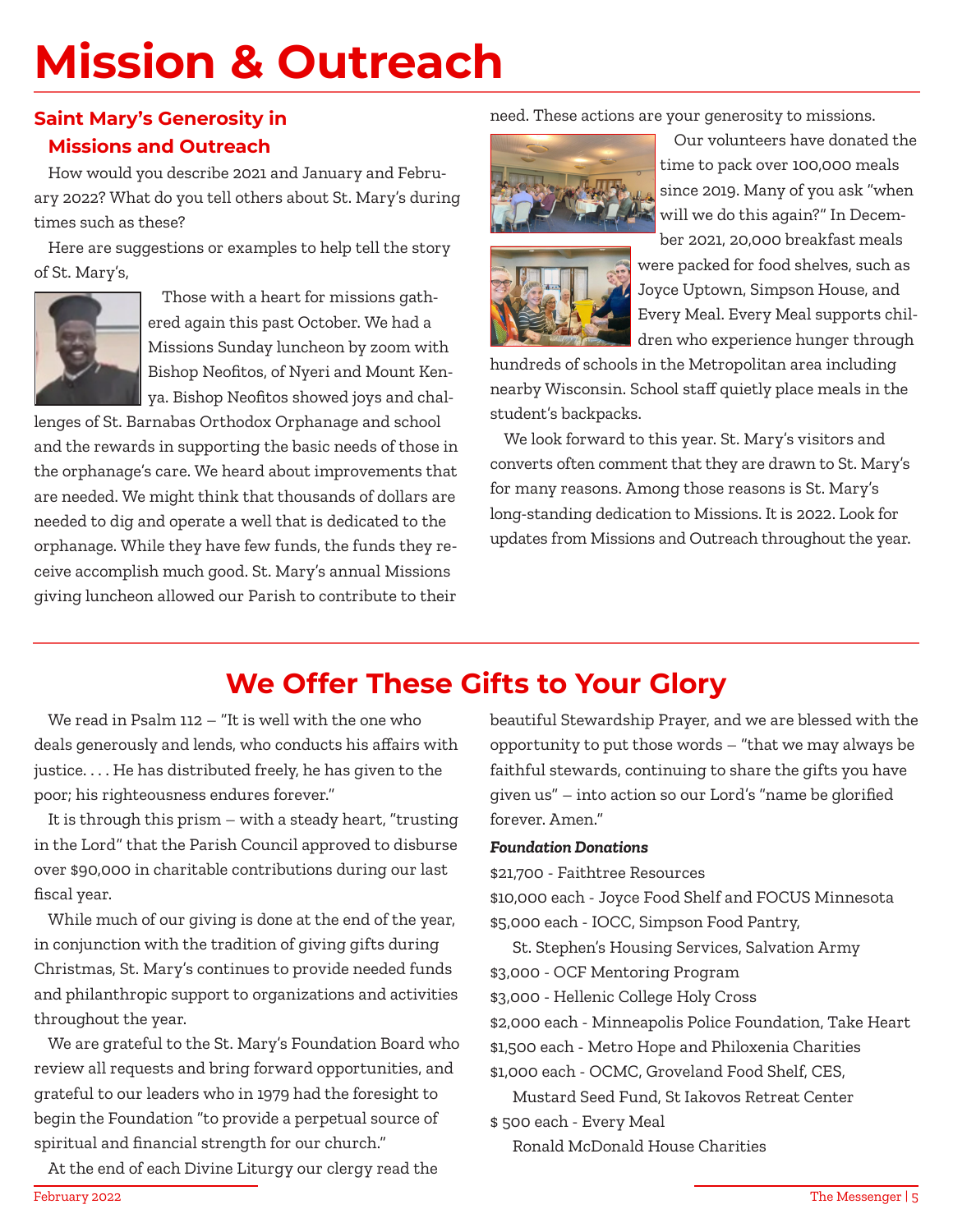# **Thank You Notes**

#### Dear Fr. Dokos,

I write to you today to thank you for your generous donation to the **Metropolis of Chicago**. The love and support of our friends allows us to carry out our mission to bring Christ's peace and healing to each person who comes through our doors.

Through your contribution to the Metropolis of Chicago, you have become our partner in this ministry, shaping our youth, sustaining the poor, comforting the mourning, visiting the sick, and serving our neighbors. Together we are not only building a more vibrant Church, but we are also offering hope to all those in despair.

Once again, I express my deep gratitude to you and pray that God bless you and your loved ones abundantly with every good thing!

With paternal love and esteem in Christ, + Nathanael Metropolitan of Chicago

#### Dear Friends,

Thank you for your significant support of **Groveland Food Shelf**. We received your generous gift in the amount of \$1,000.00 in January.

During these wintry months it's normal to reflect on the past year. The last 12 months have not lacked for challenges. As did most of the world, we looked forward with much hope that we could return to business as usual. Having previously experienced very little COVID illnesses, an even more transmissible version of the virus has been hitting closer to home.

We are still serving guests using the client choice model that other shelves abandoned during the past two years. This, in large part, is because of the many community based volunteers and our own staff working through the shortages as their co-workers stay home due to illness.

Groveland's payroll cost is almost 50 more than two years ago, fuel costs for our van (in use 7 days a week) have substantially increased as has our liability and workers compensation insurance premiums. In 2022, we expect our food costs to increase substantially as government subsidies return to normal.

Our client visits are still greater than before the pandemic and we are determined to continue to provide emergency groceries to those who experience food insecurity.

Groveland enjoys the support of many like you, making it possible for us to fulfill our mission.

Rich Maier Treasurer

Dear Father Timothy and Parish Council:

Loyal and faithful parish support like yours provide the core for our mission. Your belief in **St. lakovos Retreat Center** enables us to work in bringing spiritual renewal, natural beauty, education, memorable programs and bonding opportunities for adults, children, churches, families, and businesses. Your generous gifts provide us with necessary funding to carry out this meaningful work for our Lord and make an impact on the lives of those we serve. Thank you from the bottom of our hearts for your kindness!

We received your gift of \$1,000.00 on 12/31/2021. This gift is being applied to our unrestricted funding to assure we keep our mission growing and meet our goals to serve even more people through our beautiful facilities and grounds.

Thank you again for your trust and support, this vital work would not happen without you. In these challenging times we are continuing to prepare for our future, trusting in the lord to use our stunningly peaceful property, well equipped facilities, talented staff, engaged board, amazing children's camps, and educational programs for His Kingdom.

Health and Blessings, Jayne McGrath

Dear Friends at St. Mary's Greek Orthodox,

**You are giving hope and a path toward recovery and independence.** 

Thank you for your generous gift of \$5,000.00 to **St. Stephen's Human Services/House of Charity**. Your support helps people like Shannon, and so many others, overcome personal and systemic challenges to achieve their goals.

In addition to mental health and substance use treatment, St. Stephen's / House of Charity offers daily community meals, public showers, shelter for single and partnered adults, support for the unsheltered, and a variety of housing programs to meet people's unique needs.

Your support ensures these resources are available. More importantly, your support truly changes people's lives and makes the community a stronger, more equitable place for everyone.

We look to the new year with renewed hope of even more lives changed because of you. Thank you.

Cheryl Jensen Interim Executive Director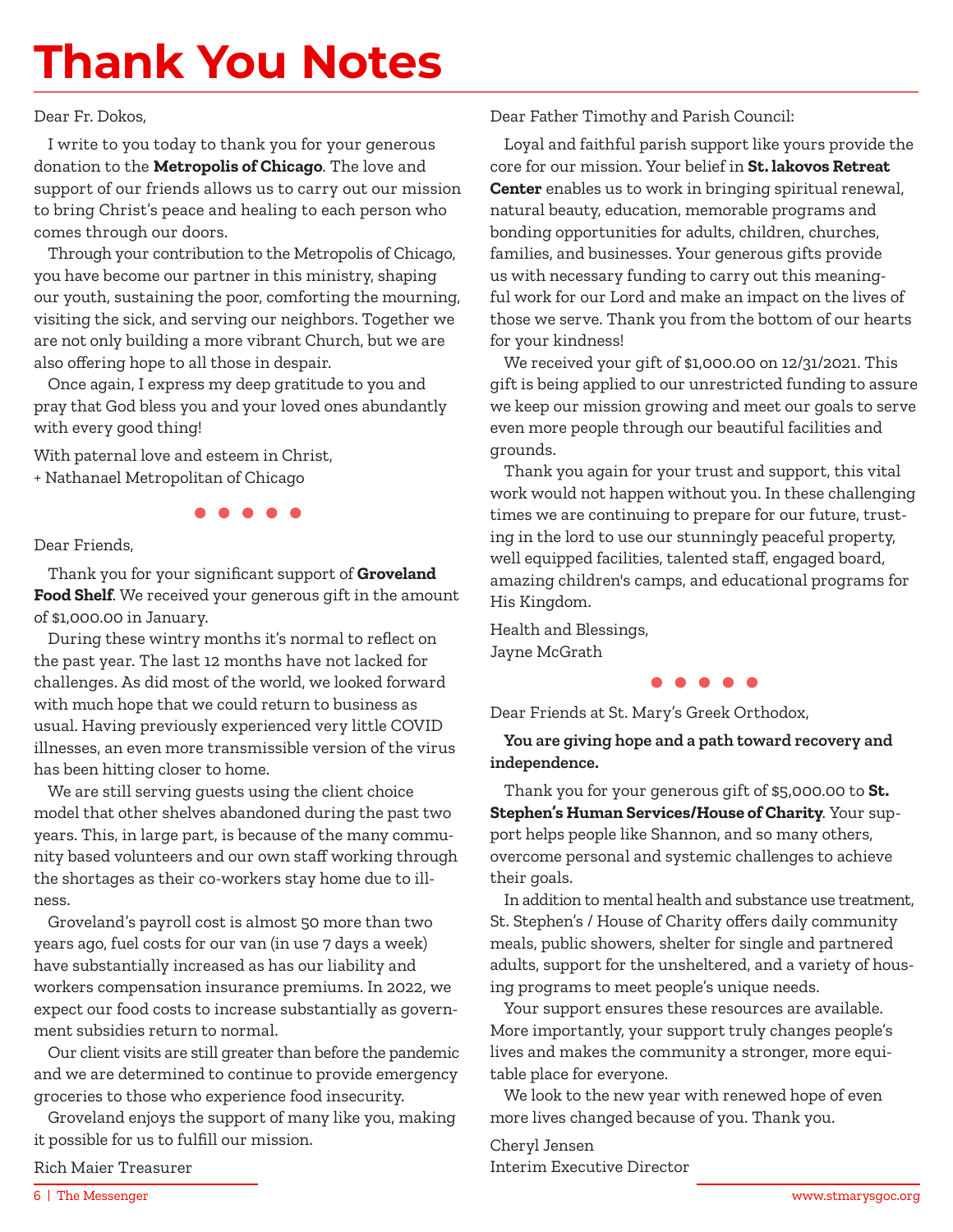# **Stewardship**

*by Athena Mihas*

#### **Our Church, Our Spiritual Home**

#### *Our Orthodox Christian Church is our spiritual home. We are brothers and sisters in Christ, a family.*

In a time when so many are moving away from things spiritual in search of all things secular, St. Mary's is here for all of us, providing not only services and religious education (adult and youth), but so many opportunities for fellowship and outreach. Our parishioners span the age spectrum, are of many ethnicities and nationalities, and of varying spiritual backgrounds. What a microcosm of society we are! Perhaps that is why in a time of shrinking church stewards and poor attendance, we have shattered the norm.

Of all our stewardship themes over the years, this year's focus on "our spiritual home" is possibly the most meaningful. The combination of a disconnect with church and increased anxiety through the pandemic have left many struggling and feeling "stranded on an island". We at St. Mary's want to be that beacon of light for those struggling with the darkness, and a warm place to hunker down for those looking for refuge from the storm.

How blessed we are to have met our 2021 Stewardship Financial goal! But we don't want to rest, we want to continue to forge new goals, growing our current programs and establishing new ones. The stewardship committee invites your participation as well as your suggestions.

We will continue to focus on several areas in 2022:

- o Donate more easily: St. Mary's now has a Venmo account, accessible on our website and through a QR code in the Sunday bulletin and the Messenger. As always, you can donate via the website or in person.
- o Connect more easily: via our newly designed website which provides an enormous amount of up-to-date information and many links to sites of interest. We are providing more in person opportunities for connections between parishioners as well; we are always adding new fellowship and spiritual education opportunities.
- o Better engage the youth and young adults: They need each other! St. Mary's is working diligently on increasing engagement of youth and young adults with each other and with the parish.

We thank you for your 2022 pledge if you have given one and encourage you to fill out Pledge and Time/Talent forms if you have not yet done so. You should have received a stewardship packet already, but all the forms are also available on the St. Mary's website.

#### **Stewardship Campaing 2021 Final Results**

#### *"...the greatest of these is love."*

—*I Corinthians 13:13*

Thank you for your participation in our 2021 Stewardship Campaign and your on-going support of St. Mary's through your gifts of time, talent, and treasure. We are so thrilled to announce we have exceeded our 2021 stewardship goal. You made this possible!

| <b>Offering Income</b><br>as of<br>Dec. 3, 2021 | 2021<br>YTD<br>Actual | 2021<br>Annual<br><b>Budget</b> | Exceeded<br>Goal by |
|-------------------------------------------------|-----------------------|---------------------------------|---------------------|
| Payments<br><b>Received</b>                     | \$1,142,377           | \$1,069,625                     | \$72,752            |

| <b>Offering Income</b><br>as of<br>Dec. 3, 2021 | 2021<br><b>YTD</b><br>Actual | 2020<br><b>YTD</b><br>Actual | Increase or<br>(Decrease)<br>vs. Prior Year |  |
|-------------------------------------------------|------------------------------|------------------------------|---------------------------------------------|--|
| <b>Payments</b><br><b>Received</b>              | \$1,142,377                  |                              | \$96,957                                    |  |
| \$21,969<br>Average per<br>Week                 |                              | \$20,104                     | \$1,865                                     |  |
| Average per<br>Month                            | \$95,198                     | \$87,118                     | \$8,080                                     |  |

### **Stewardship giving has continued to be strong in both 2020 and 2021, despite the COVID-19 pandemic impact.**

Your stewardship contributions support all of St. Mary's ministries as well as church operations. St. Mary's continues to be a beacon in the community and throughout the nation among Orthodox Churches.

Increased giving in 2021 made it possible to revenue offset losses St. Mary's had due to decreased rental income and the cancellation of the Greek Festival in 2021.

Thank you for making 2021 a success!

 $\bullet$   $\bullet$   $\bullet$ 



Scan the QR code to give through Venmo.

*When giving through Venmo, please provide both your first AND last name in order to receive proper credit for your contribution.*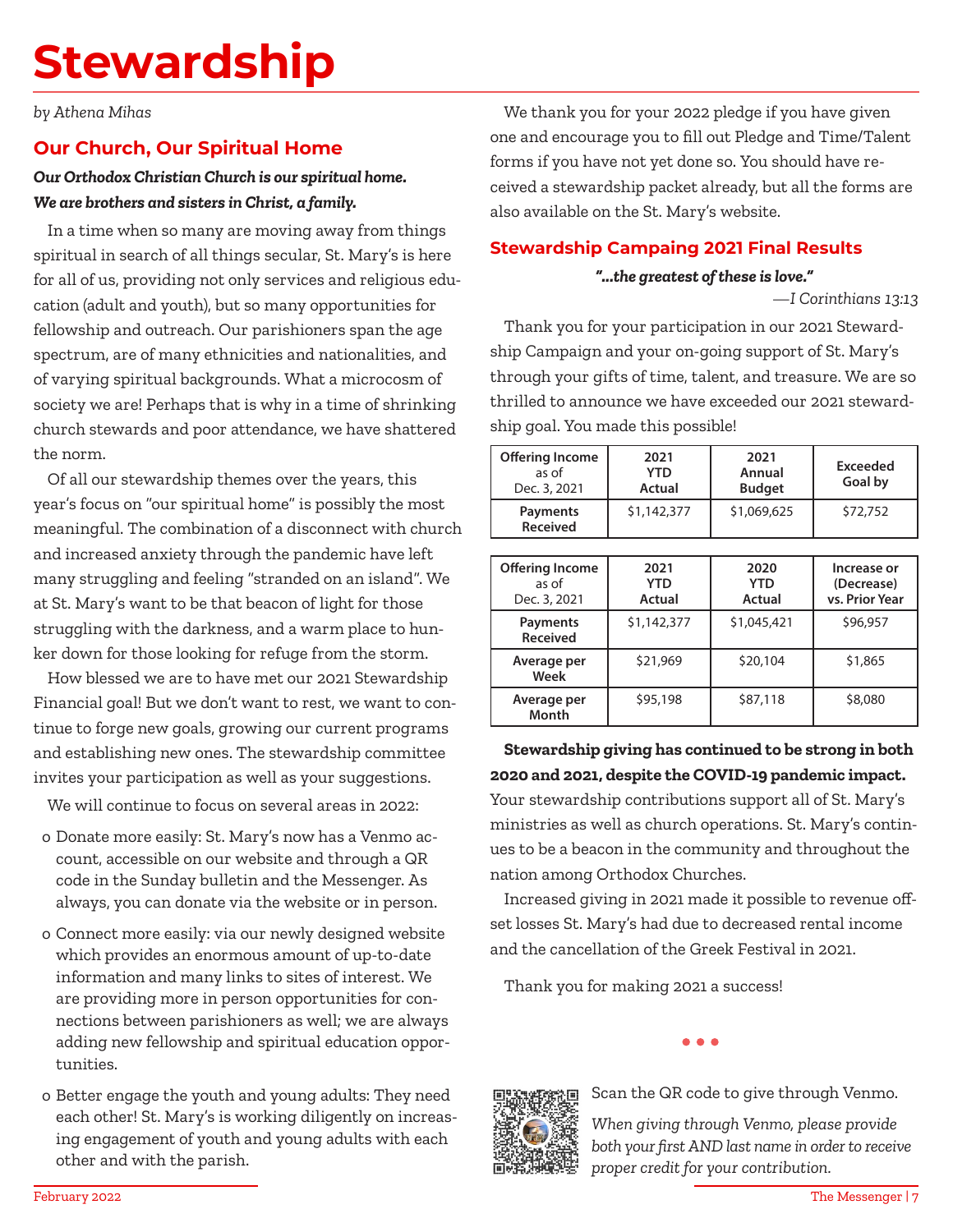# **In the Bookstore**

*by Rebecca Myerly*  bookstore@stmarysgoc.org



L. Joseph Letendre has written a brief, succinct, edifying, and sometimes humorous book titled *When You Fast: The Why and How of Christian Self-Discipline.* In the introduction, aptly titled "Coming to Terms with Fasting," Letendre defines the term, locates it in the biblical context,

addresses the "rules," and concludes:

Fasting is eminently practical—in the literal sense: it is something you put into practice, something you do. Putting this Christian discipline into practice in twenty-first–century North America presents its own set of difficulties. This book will attempt to face some of these difficulties while showing the continuing relevance and importance of practicing both fasting and other forms of Christian self-discipline. (11)

The author divides the book into two parts, first addressing why we fast followed by how we fast. We fast because of Christ and the Church.

Fasting, together with other forms of self-denial we will consider…, is a crucial component in the work of taking up our cross. But the question remains, Why? There are (at least) three reasons: We fast to prepare. We fast to be free. We fast to be fruitful. (17)

The reader is invited to fast with the Church and choose one's weapons, by which he means:

There's more to fasting than fasting. The word "fasting" is shorthand for the entire range of disciplines Christians have undertaken for centuries. For the Church, these are the tools, or more accurately, the weapons we use in our largely unseen warfare against the kingdom of Satan, the kingdoms of this world, and the kingdom of self….Along with fasting, the disciplines of abstinence include solitude and silence, self-restraint through frugality and chastity, and sacrifice—all performed in secrecy. These disciplines are the equipment we have been issued by the Church for our spiritual struggle. They are provided to help us build a life that is of service to our neighbors and pleasing to God. These disciplines are our weapons in

our resistance campaign against the three enemies of grace—the age in which we live (the world), our own fallen human nature (the flesh), and the one who wields these against us (the devil). The Church calls the proper and effective use of these weapons asceticism….The word "asceticism" is rooted in the Greek word ascesis, which means "exercise, training." (39, 41-42)

Letendre starts this ascetical exercise with fasting from food, learning and growing in the concept of denying oneself. He writes:

Asceticism is goal-oriented. Fasting, and all the other Christian disciplines, are tools…for specific purposes…. Asceticism is intended to increase our capacity to love God and our neighbor….The whole point of Christian asceticism is to increase our capacity to obey Christ. (49, 62)

From fasting from food the author moves on to fasting from talking and the vital importance of cultivating silence —interior, exterior, and in one's environment. After providing clear evidence for the importance of silence and guidance for clearing one's mind of toxic thoughts and thinking, Letendre concludes with an appendix titled "A Field Guide to Toxic Thoughts" which is a clarion call to any reader who has been really listening while reading When You Fast: The Why and How of Christian Self-Discipline.

*"We fast because we are loved, and we fast to be better able to love." (89)*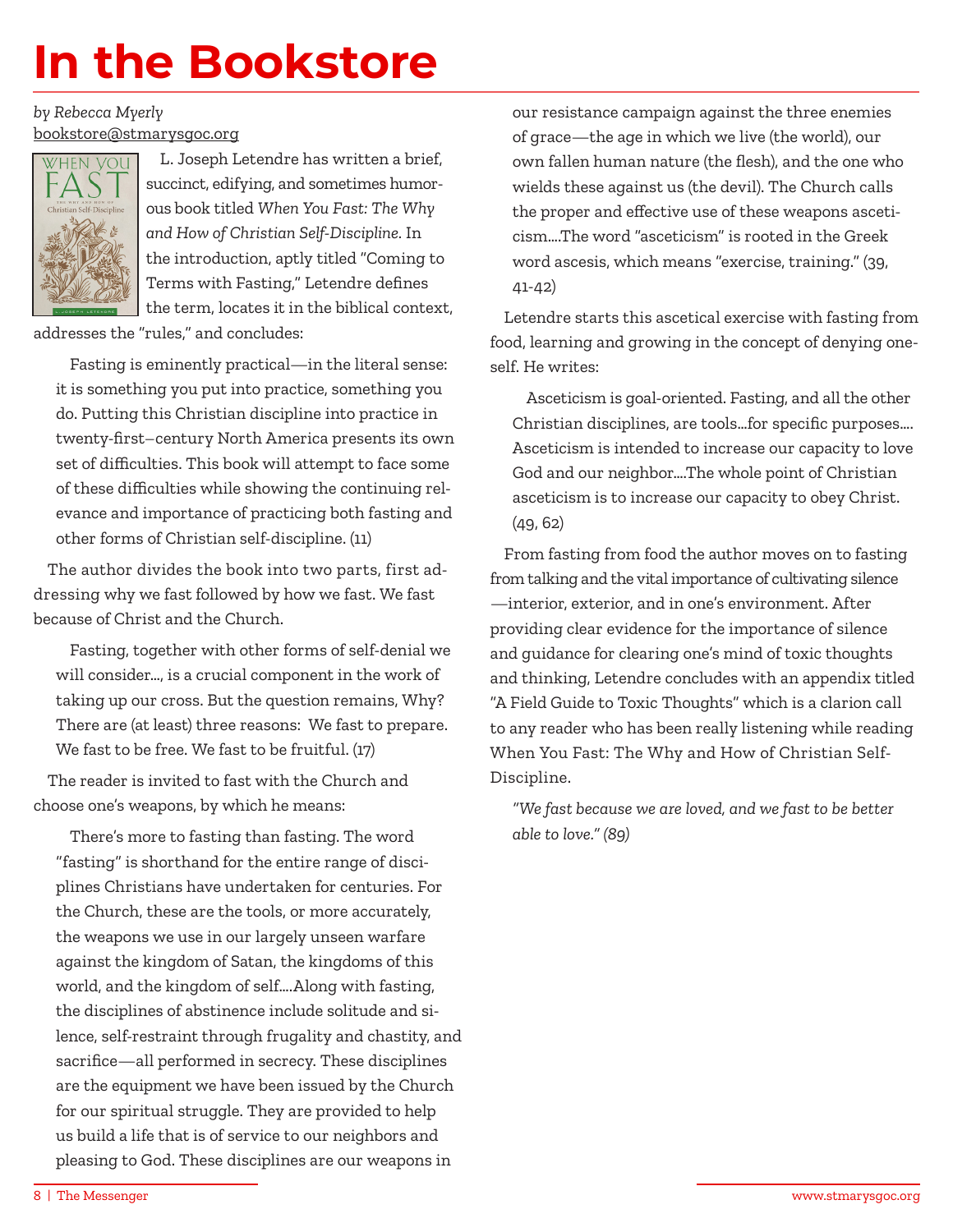# **Children & Youth**

### **Our Children and Youth Mission Statement**

*To cultivate a safe and welcoming environment for kids by nurturing healthy relationships within the church family. We will teach the youth by building a strong foundation of knowledge, and together, we will experience the Orthodox tradition by following the four circles of youth ministry: Liturgia (Worship), Diakonia (Service), Martyria (Witness), and Koinonia (Fellowship), leading our youth to develop, by their own free will, a personal relationship with God and to pursue union with Him.*

#### **Parish Night**

#### *Wednesday, February 16*

We start with prayer in the nave from 6:15-6:30, eat dinner from 6:30-7:00, lesson from 7:00-7:45 (break out into different groups: HOPE/JOY, Jr. GOYA, Sr. GOYA, and Adults), and wrap up from 7:45-8:00. *All are welcome to attend!* 

#### **FAITH Group** *0-5 Year Olds and Parents*

▸ FAITH Play Group

Wednesday, February 9 and Thursday, February 24 9:30-11:00 a.m.

*Playtime in the Great Hall; a lesson and treat in the Terrace Room*

#### **HOPE and JOY** *Kindergarten-Grade 2 and Grades 3-5*

- ▸ Wednesday, February 16, 6:15-8:00 p.m. HOPE/JOY at Parish Night HOPE/JOY Theme: Journey through the Parables: The Parable of the Leaven *See above for the evening's details.*
- ▸ Friday-Saturday, February 18-19, 6:00 p.m.-9:00 a.m. JOY (grades 3-5) Lock-in at Church *The 3rd-5th graders will have a sleep over in the Terrace Room! We will play games, watch a movie, and enjoy being in each other's company.*

Please RSVP to jon@stmarysgoc.org if your child plans on attending.

#### **Junior GOYA** *Grades 6-8*

- ▸ Wednesday, February 2, 6:15-8:00 p.m. Junior GOYA in the Great Hall/Youth Room *Watch for updates from Jon!*
- ▸ Wednesday, February 16, 6:15-8:00 p.m. Junior GOYA at Parish Night Junior GOYA Theme: Be a Bee *See above for the evening's details.*



Follow the GOYAns on Instagram: **St\_Marys\_GOYA**

#### **Senior GOYA** *Grades 9-12*

- ▸ Wednesday, February 9, 6:15-8:00 p.m. Senior GOYA in the Great Hall/Youth Room *Watch for updates from Jon!*
- ▸ Wednesday, February 16, 6:15-8:00 p.m. Senior GOYA at Parish Night Senior GOYA Theme: Tending the Garden of Our Hearts Mr. Paul Karos will lead the discussion. *See above for the evening's details.*

#### **Winter Camp 2022 - Rescheduled**

#### *Friday, March 11 – Sunday, March 13*

Winter Camp at Camp St. Croix with St. Mary's OCA: The theme is Baptism and Salvation. We will be discussing the sacrament of Baptism and our Orthodox understanding of salvation. The camp is for those in grades 6-12. Transportation is not provided. The cost is \$160 per child. St. Mary's GOC will subsidize \$100 for St. Mary's GOC youth, but you will have to pay for Camp up front. To register, visit https://tinyurl.com/2022WinterCamp. To pay, use Venmo -@stmarysocayouth (business) or make checks payable to **St Mary's OCA**. Please let Jon know if you register. Reimbursements will be issued following camp.

#### **Orthodox Parent Talks**

Parents of children 18 and under, please join us on Sunday, February 13, in the Terrace Room during Church School (approximately 10:45 to 11:30 a.m.) for our second in a series of talks about parenting! On February 13, Fr. Jason Houck will discuss with us the topic "Spiritual Life at Home with Your Kids." Parents: don't miss this important event. The next talk is scheduled for Sunday, March 27.

#### **Youth Feedback**

If you have any comments, suggestions, or concerns regarding our youth program(s) please let us know. To access our formal feedback process, go to our St. Mary's home page-Click on "Youth," then "Youth Program Feedback." Your comments will be forwarded to a member of the Parish Council and will be reviewed for follow up.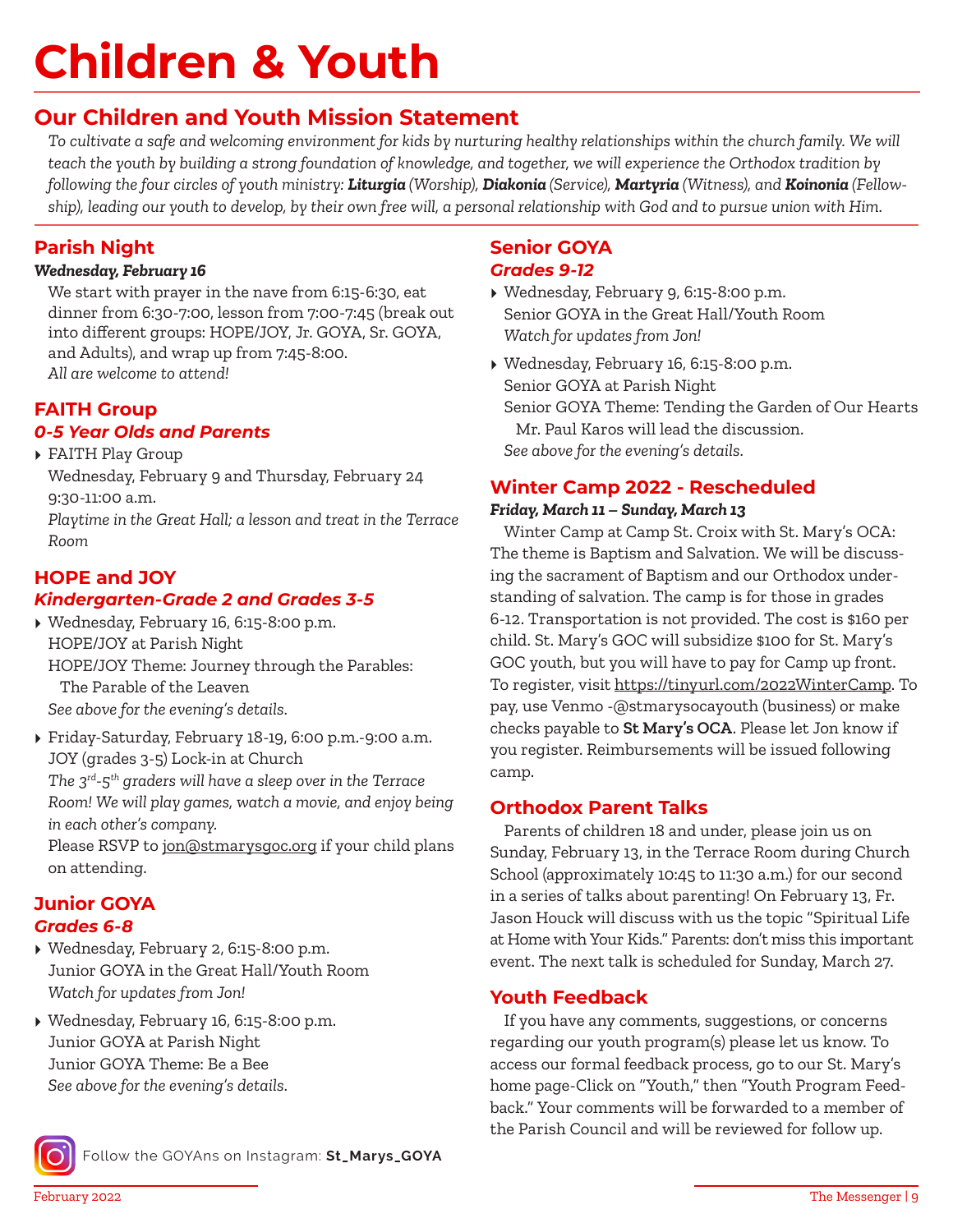Saint Mary's Greek Orthodox Church 3450 Irving Avenue South Minneapolis, Minnesota 55408

Non-Profit Organization U.S. Postage **PAID** Twin Cities, MN Permit #3735

RETURN SERVICE REQUESTED

Visit the sick, console the distressed, and do not make your longing for prayer a pretext for turning away from anyone who asks for your help; for love is greater than prayer.

—Saint Maximos the Confessor

#### **St. Mary's Greek Orthodox Church**

*The Messenger* is published monthly by St. Mary's Greek Orthodox Church, 3450 Irving Avenue South Minneapolis, MN 55408 February 2022

> *Telephone* 612.825.9595

> *Fax* 612.825.9283

*Email* stmarysgoc@stmarysgoc.org

> *Website* www.stmarysgoc.org

*Facebook* f www.facebook.com/stmarysgoc/

*Publication Deadlines*

*The Messenger—* First Sunday of each month.

> *Sunday Bulletin—* Preceding Thursday, 12:00 Noon